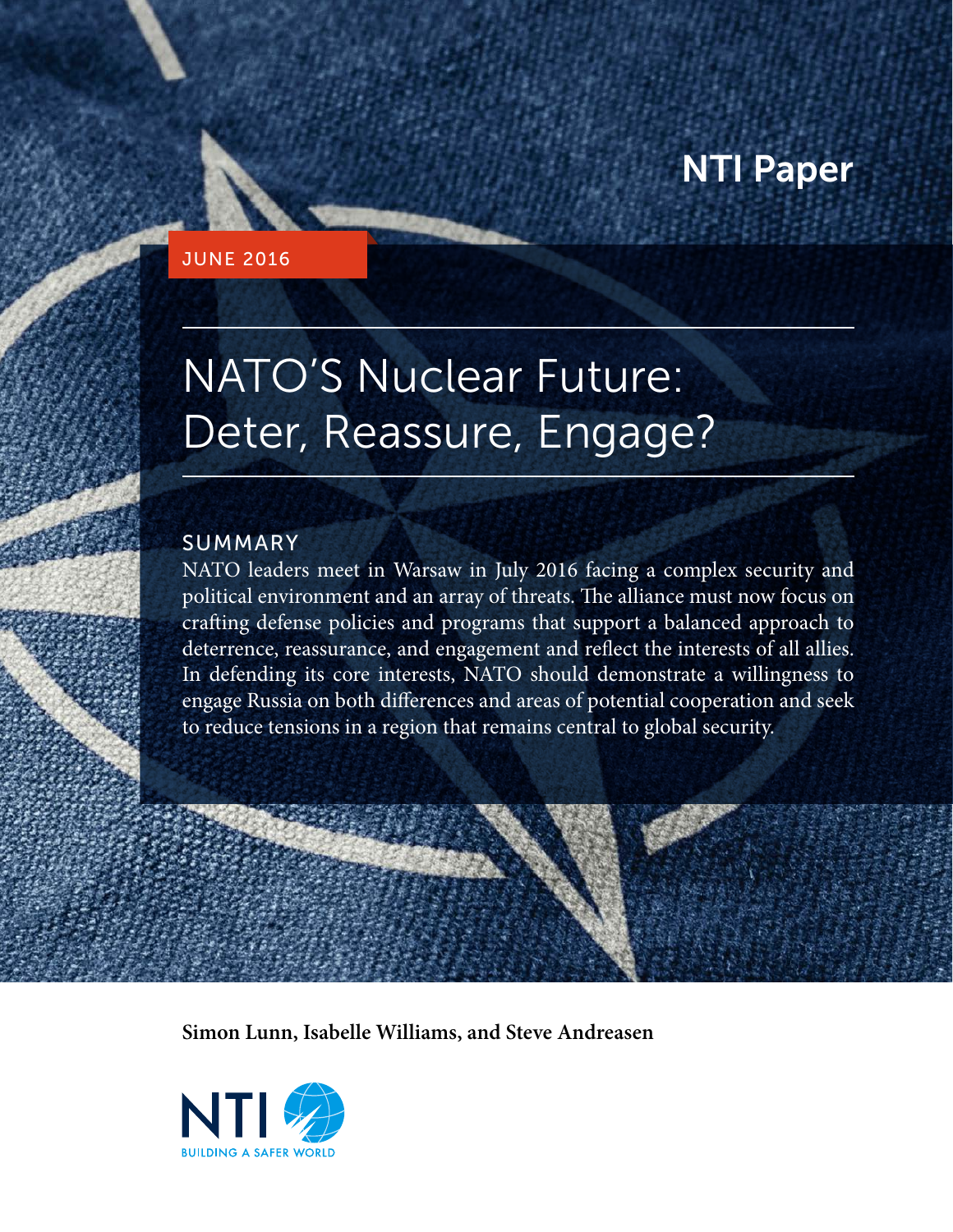#### KEY RECOMMENDATIONS

The NATO Summit in July 2016 is an important opportunity for NATO members to craft a balanced approach to deterrence, reassurance, and engagement and reflect the interests of all allies. In this paper the authors offer the following key recommendations:

- The alliance must seek to avoid escalating tensions and drifting toward a new confrontation with Russia when taking steps at the Warsaw summit to strengthen NATO's deterrence and defense posture and reassure allies.
- Strengthening NATO deterrence and defense should be accompanied by dialogue with Russia on both differences and areas of potential cooperation. Engaging Russia on the risk of an accident, mistake, or miscalculation leading to an unintended conflict should be a high priority.
- NATO defense policies and programs must be derived from a balanced threat and capabilities assessment that reflects the interests of all allies; they should not simply mirror those of Russia.
- NATO's enhanced conventional capabilities should be sufficient for credible deterrence in the east and flexible for other contingencies. An enhanced forward presence should avoid levels and deployments that could reinforce the perception of offensive intent.
- Allies should refrain from taking steps in Warsaw relating to NATO's nuclear policies or posture that could be seen as lowering the threshold for nuclear use or reinforcing the peacetime basing of U.S. tactical nuclear weapons in Europe.
- After Warsaw, Washington and NATO should reconfigure the nuclear component of NATO's deterrence and defense posture based on the continuing requirement to strengthen NATO's conventional capabilities and the increasing risk of a terrorist attack against NATO nuclear bases. This would include consolidating U.S. tactical nuclear weapons back to the United States; redirecting resources now committed to modernizing the B61 nuclear bomb and NATO dual-capable aircraft to conventional reassurance initiatives; and establishing a safer, more credible nuclear posture with updated nuclear sharing arrangements with allies, making clear that NATO will remain a nuclear alliance for as long as nuclear weapons exist.
- Nuclear threat reduction through engagement with Russia must remain an integral part of alliance policy.

#### **About the Nuclear Threat Initiative**

The Nuclear Threat Initiative works to protect our lives, environment, and quality of life now and for future generations. We work to prevent catastrophic attacks with weapons of mass destruction and disruption (WMDD)—nuclear, biological, radiological, chemical, and cyber. Founded in 2001 by former U.S. Senator Sam Nunn and philanthropist Ted Turner, NTI is guided by a prestigious, international board of directors. Sam Nunn serves as chief executive officer; Des Browne is vice chairman; and Joan Rohlfing serves as president.

Copyright © 2016 by the Nuclear Threat Initiative

All rights reserved. No part of this publication may be reproduced, stored in a retrieval system, or transmitted in any form or by any means, electronic, mechanical, photocopying, recording, or otherwise, without written permission of the copyright holder. For permissions, send an e-mail request to contact@nti.org.

The views expressed in this publication do not reflect those of the NTI Board of Directors or institutions with which they are associated.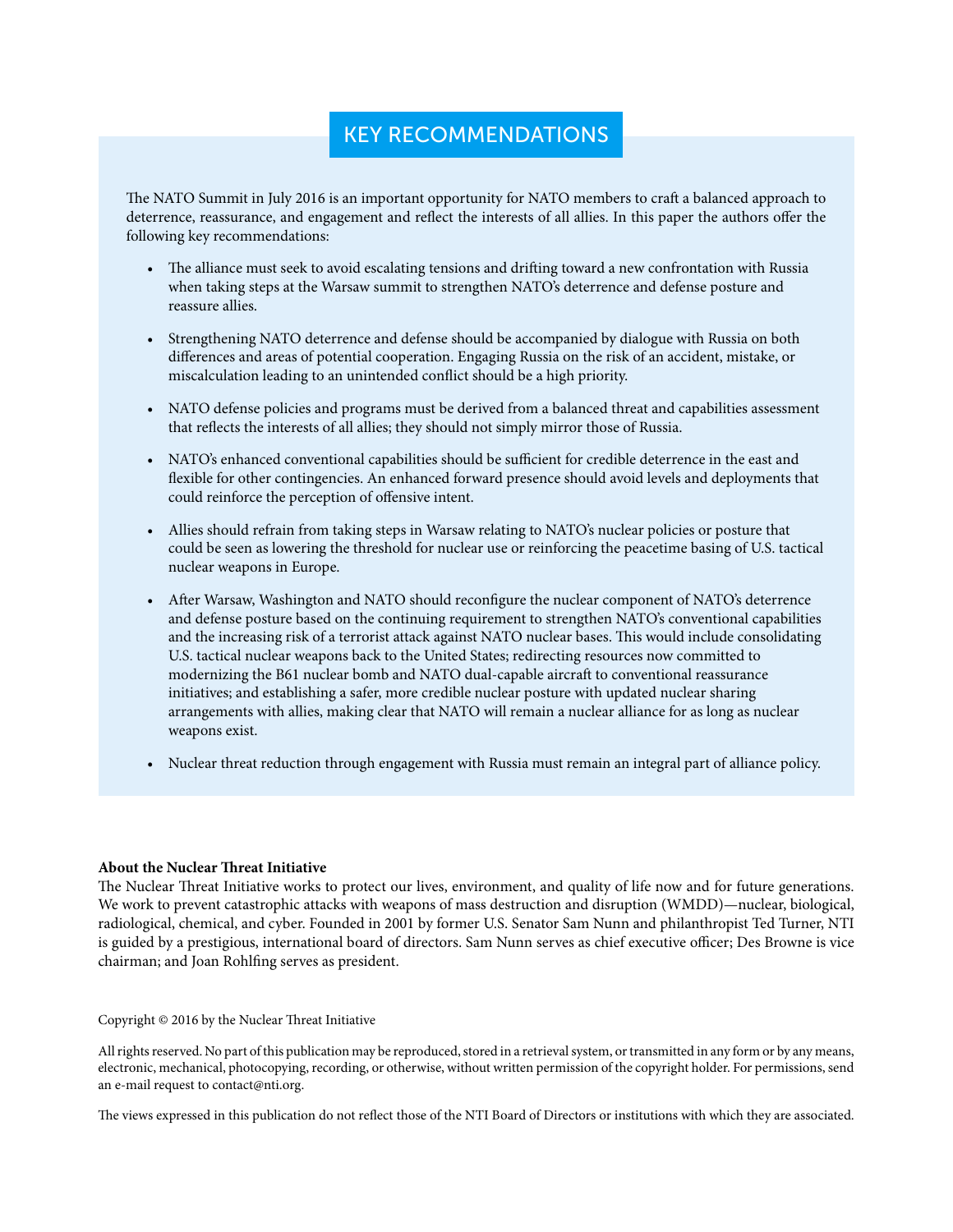### Foreword

#### By Former Senator Sam Nunn, NTI Co-Chairman and Chief Executive Officer

The crisis in Euro-Atlantic security today has severely damaged the NATO-Russian relationship and eroded trust among Europe, Russia, and the United States. Political and military communication and cooperation in this vital region has been all but frozen since the crisis in Ukraine erupted more than two years ago, and there is an ongoing risk of conflict—either intended or unintended—fueled by continuing political tensions and military actions.

So with a wary eye on Moscow and a focus on strengthening deterrence and defense, NATO members convene in Warsaw in July for the 2016 Summit. Will they set a path that holds promise for reducing the danger of conflict or one that drifts closer to confrontation?

This paper, by three respected security experts, offers important recommendations for adopting a balanced approach to strengthening deterrence and defense, reassuring vulnerable allies, and engaging with Russia. They assert, and I agree, that all three pillars, including a commitment to renew dialogue with Moscow, must be present—and integrated—in order to build a sound foundation for improving Euro-Atlantic security.

NATO and Russia can no longer afford to treat dialogue as a bargaining chip when the region holds more than 90 percent of the world's nuclear weapons and weapons-usable nuclear materials, as well as large concentrations of conventional forces. At the height of the Cold War, the West and Russia worked together to maintain strategic stability by fostering an open and direct dialogue, and we did not allow communications on nuclear issues to be held hostage to whatever else was wrong in the relationship. If we could do it then, why can't we do it now?

Today we are in a race between cooperation and catastrophe, and cooperation seems to be moving slowly and often backward. Unless we change course together, we risk leaving a more dangerous world for our children and our grandchildren than the one we inherited at the end of the Cold War.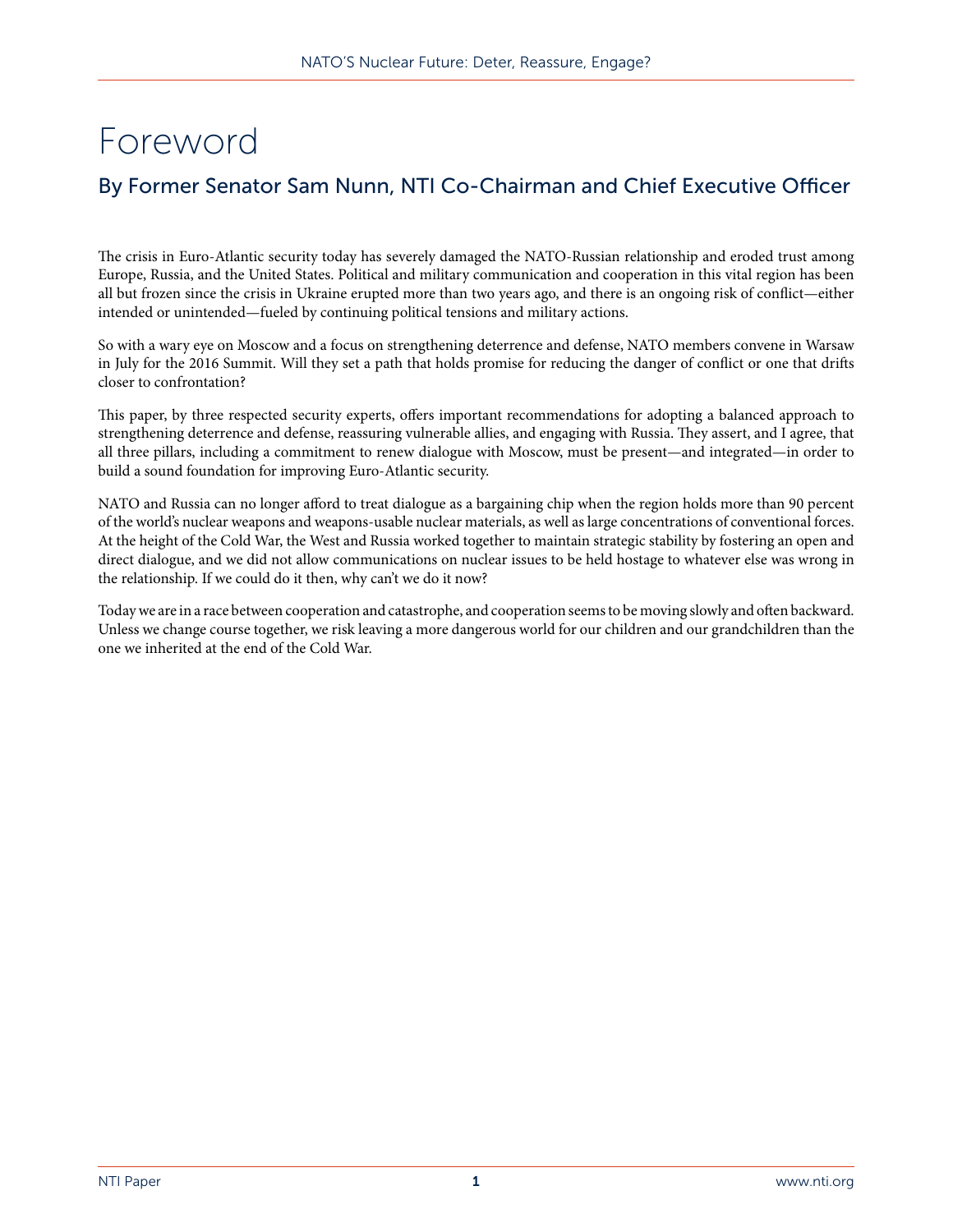### Introduction

The 2016 NATO Summit comes at a time when the security and cohesion of Europe has been badly shaken by numerous destabilizing factors. These include terrorist attacks in Brussels and Paris and a continuous influx of refugees; questions from the United States, including by a major-party candidate for president, about the value and cost of the transatlantic link; and a deteriorating relationship with Russia that has increased the perceived, if not potential, threat of nuclear weapons.

Today, tensions between Moscow and NATO, elevated by Moscow's illegal annexation of Crimea and by its continuing support for separatists in Ukraine, are high. Military activities are becoming increasingly unconstrained, and dialogue at both the political and military levels is limited. This unpredictable and unstable situation creates an ominous sense of drift toward an inevitable confrontation with potentially catastrophic consequences.

In Warsaw, NATO members must avoid exacerbating a cycle of action and reaction while devising a consensus-based strategic response to the current environment that addresses competing priorities. These priorities include deterring and defending against perceived threats from the east and south; reassuring allies who feel vulnerable by providing credible and flexible conventional capabilities for a wide range of contingencies; reflecting allies' long-held nonproliferation and disarmament commitments; and engaging Russia at all levels to reduce tension and create long-term stability.

During the Cold War, nuclear catastrophe was averted through caution, careful engagement, and dialogue. Today these elements are dangerously absent. In a region that holds 90 percent of the world's nuclear weapons and weapons-usable nuclear materials, dialogue is essential to maintain stability. If allies do not adopt a balanced approach in Warsaw and beyond, they risk sleepwalking into a new nuclear confrontation—with all the inherent dangers that entails for the region.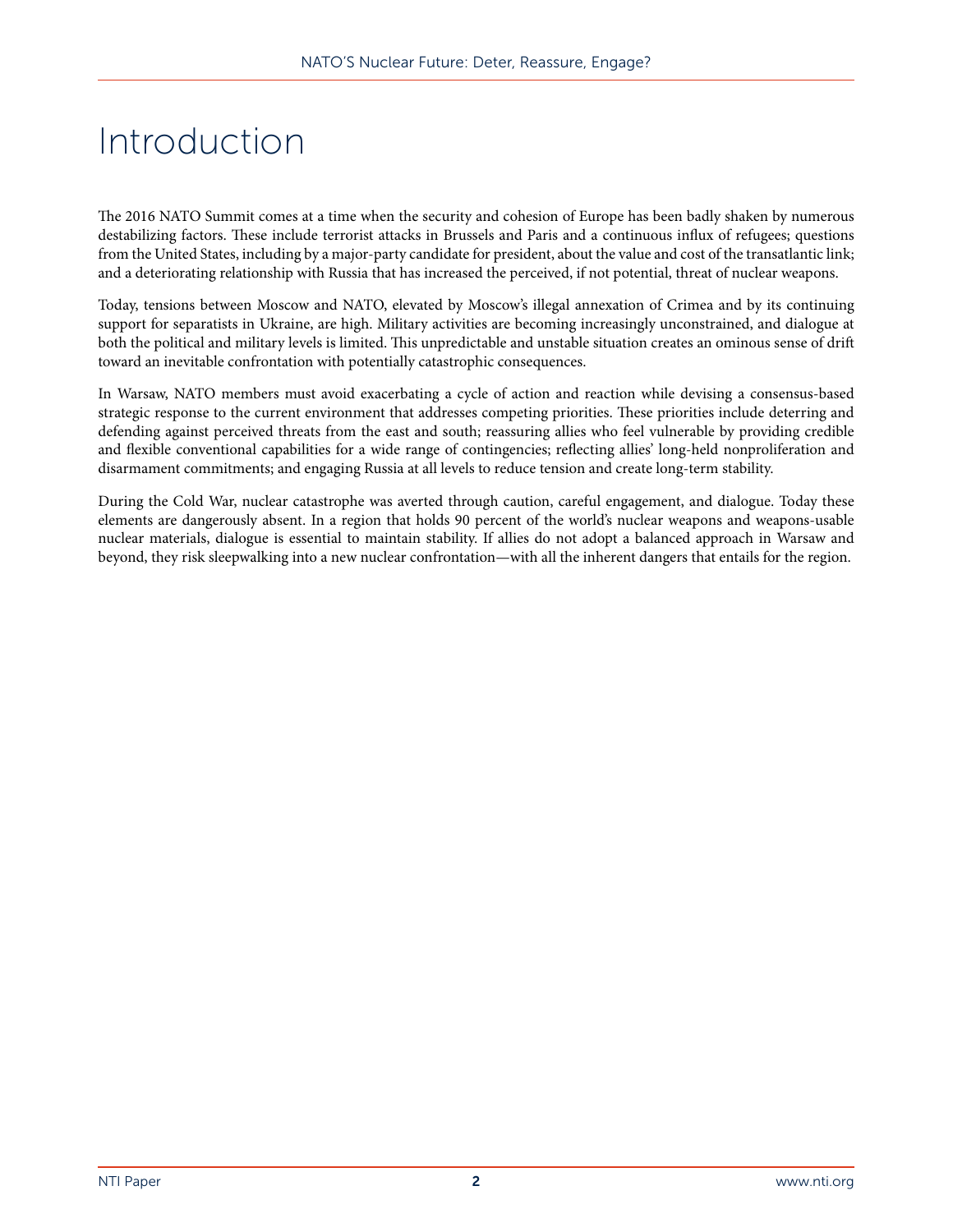### Political and Security Environment Facing NATO Members

Given the current challenging political and security environment, internal NATO deliberations have been focused on the effectiveness of NATO's deterrence and defense. Rethinking how NATO deters and defends against threats from the east and finds a suitable strategy to deal with challenges from the south is a daunting task for an alliance whose focus for much of the past decade has been out-of-area contingencies in Afghanistan and Libya.

Complicating this endeavor is a political climate in both the United States and much of Europe that is making consensus even more difficult. Although debates over NATO burden-sharing have been held for decades in Washington, it has been many years since NATO has emerged as an issue in U.S. presidential politics. This year a major-party candidate has called NATO "obsolete" and accused NATO of "ripping off" the American taxpayer and failing to contribute its fair share.<sup>1,2</sup>

The basis for such charged comments is a growing resentment that the United States pays nearly three-quarters of total defense spending by NATO members and realization that most European members may have difficulty in increasing their share anytime soon. Last year, the United States spent about \$650 billion on global military operations, accounting for slightly more than 72 percent of NATO members' total defense expenditures.3,4

*This year a majorparty candidate has called NATO "obsolete" and accused NATO of "ripping off " the American taxpayer and failing to contribute its fair share.*

Although some European NATO members have increased their spending on defense, most are faced with competing defense and domestic priorities that will continue to limit any increases. The effects of the 2008–2009 global recession and Europe's austerity policies are still being felt across

the continent. The refugee crisis has become a major focus of European politics, requiring additional spending, threatening social cohesion, and undercutting solidarity between members. Moreover, a British exit from the European Union could have spillover effects on Britain's NATO membership, or at least its commitment.

#### NATO's Eastern Borders

As long as Russia continues its intervention in Ukraine, NATO has made clear it cannot be "business as usual." At the same time, there is general agreement on the need to follow a dual-track policy of increasing NATO's ability to defend against aggression (as outlined below) while selectively and carefully working to re-engage with Russia.

<sup>1</sup> Ashley Parker, "Donald Trump Says NATO Is 'Obsolete,' UN Is Political Game," *New York Times*, April 2, 2016, available at [www.nytimes.com/](www.nytimes.com/politics/first-draft/2016/04/02/donald-trump-tells-crowd-hed-be-fine-if-nato-broke-up) [politics/first-draft/2016/04/02/donald-trump-tells-crowd-hed-be-fine-if-nato-broke-up](www.nytimes.com/politics/first-draft/2016/04/02/donald-trump-tells-crowd-hed-be-fine-if-nato-broke-up).

<sup>2</sup> This argument resonated with the chairman of the Senate Foreign Relations Committee, who pressed NATO's Secretary General Stoltenberg publicly on this point during his April trip to Washington. See John Hudson, "Senators Slam NATO Free-Riders in Closed-Door Meeting with Secretary General," The Cable, *Foreign Policy*, April 6, 2016, available at [http://foreignpolicy.com/2016/04/06/senators-slam-nato-free-riders-in-closed-door](http://foreignpolicy.com/2016/04/06/senators-slam-nato-free-riders-in-closed-door-meeting-with-secretary-general)[meeting-with-secretary-general](http://foreignpolicy.com/2016/04/06/senators-slam-nato-free-riders-in-closed-door-meeting-with-secretary-general).

Expenditure related to NATO membership and activities is difficult to quantify. Note these figures represent U.S. spending for global affairs.

<sup>4</sup> "Defence Expenditures of NATO Countries (2008–2015)," NATO Press Release PR/CP(2016)011, January 28, 2016, available at [www.nato.int/nato\\_](www.nato.int/nato_static_fl2014/assets/pdf/pdf_2016_01/20160129_160128-pr-2016-11-eng.pdf#page=3) [static\\_fl2014/assets/pdf/pdf\\_2016\\_01/20160129\\_160128-pr-2016-11-eng.pdf#page=3](www.nato.int/nato_static_fl2014/assets/pdf/pdf_2016_01/20160129_160128-pr-2016-11-eng.pdf#page=3).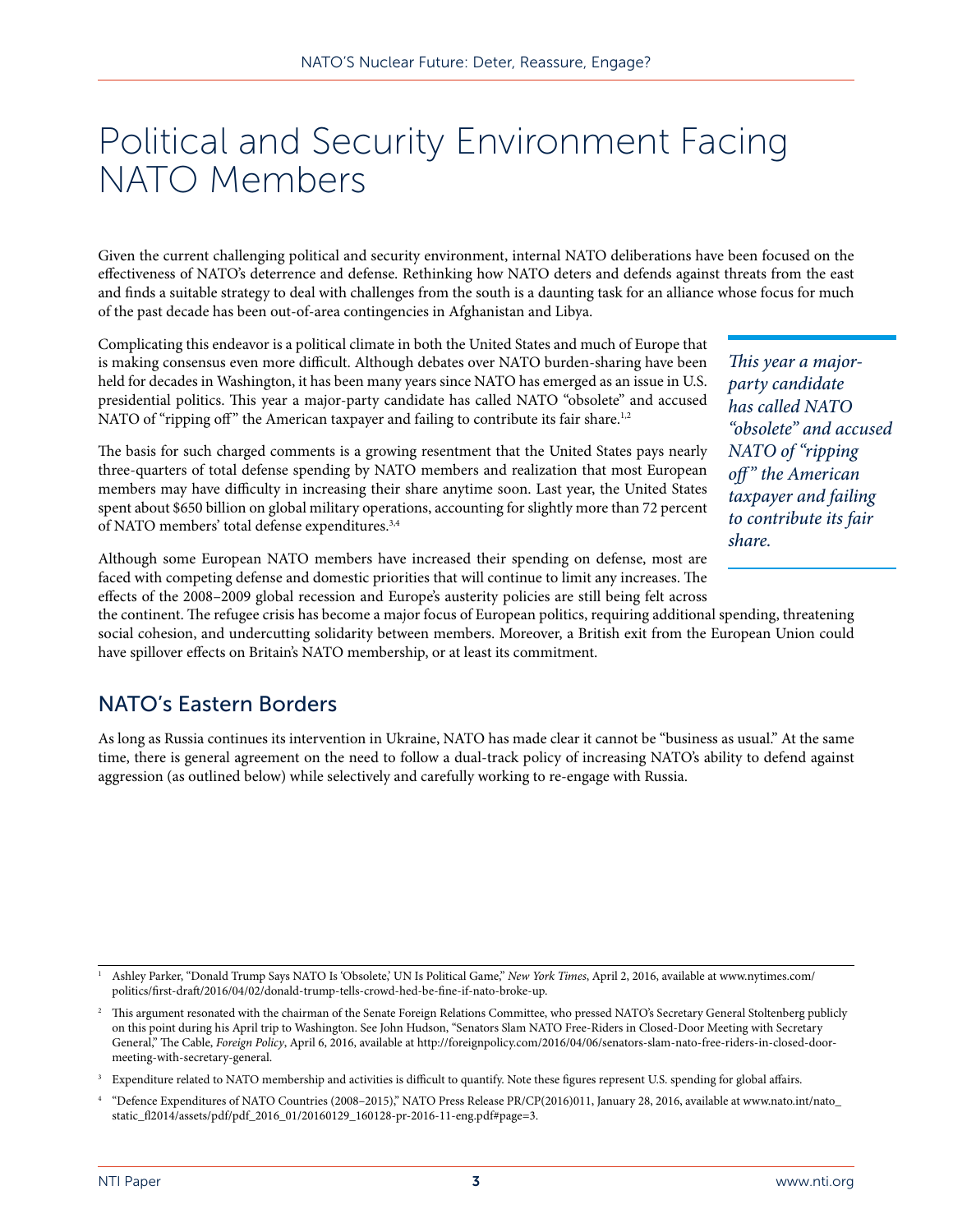There is no question that Russian foreign and defense policy will remain a challenge for NATO for the foreseeable future. Given that reality, all members appear to agree that it is in the interest of the alliance and the stability of the Euro-Atlantic region to engage in a dialogue with Russia that recognizes both sharp differences and shared interests. At the same time deep differences remain among members on how and under what conditions a policy of re-engagement should be implemented.

#### NATO's Southern Borders

Due to the complexity and volatility of the situation there is far less clarity about NATO's actions on its southern borders. NATO's decision to deploy a multinational naval force to the Aegean Sea to help control the flow of refugees from Turkey highlights increasing concern about Mediterranean security and challenges from the south. These include the mounting refugee crisis, the challenges posed by the Islamic State (ISIS), and the increased threat of terrorism.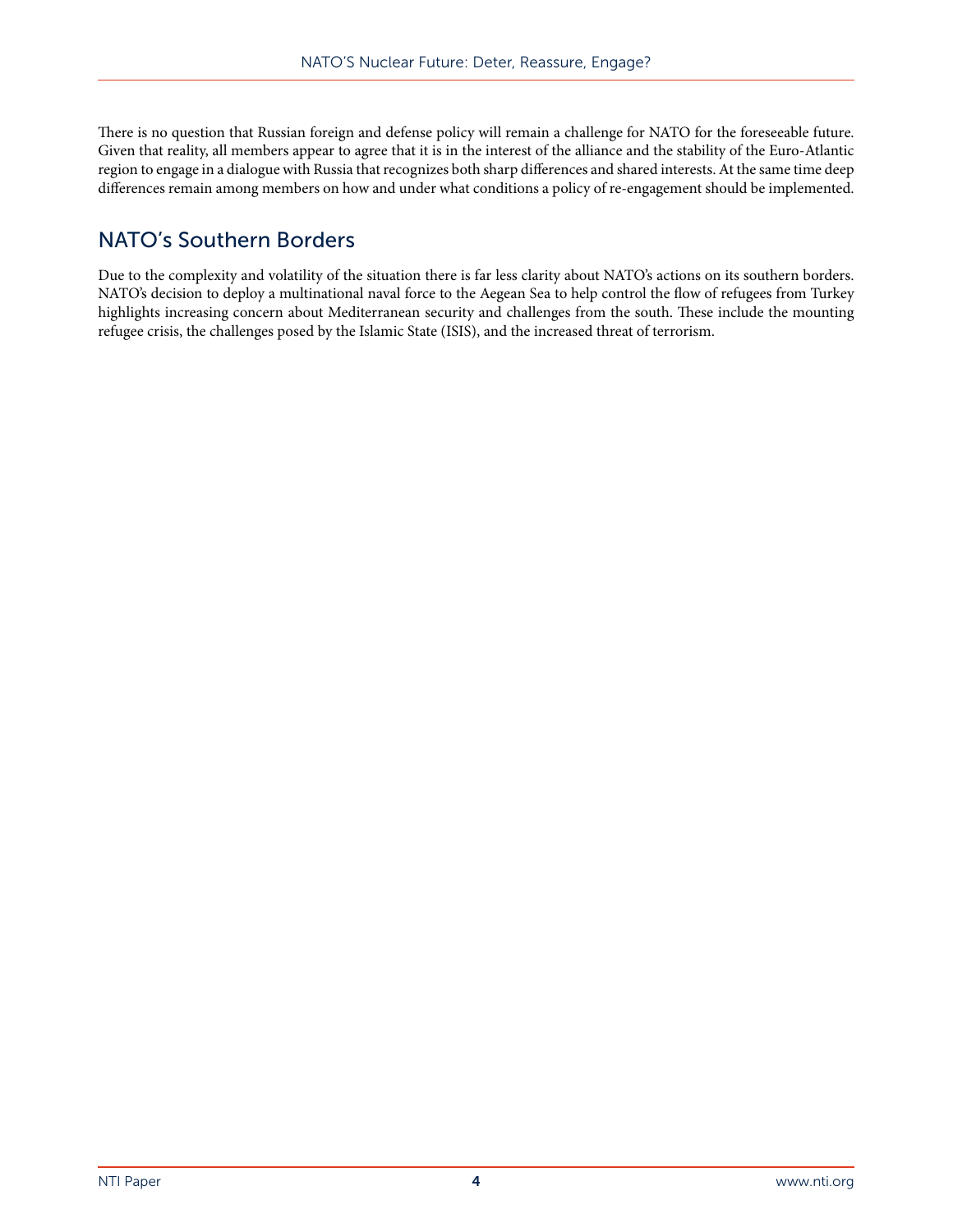### NATO's Conventional Forces Policy

To address the current scope of threats, the alliance needs to maintain a range of capabilities covering conventional forces, nuclear weapons, and missile defense. Because the threats will inevitably change, it is important that allies promote a flexible approach, including the ability to deploy mobile conventional forces where they are most needed, east or south.

In central and eastern Europe, however, some allies are insisting on enhanced forward land presence on the eastern borders with enough combat capability to create doubt about whether an aggressor could prevail.

How much combat capability is enough to deter Russia remains an open question. The calculation depends on assessments of military capabilities and political intentions in Moscow and on assumptions of what NATO and Russian forces can be brought to bear and in what time frame. These are calculations that will certainly change over time as Russia adjusts its position and forces in response to NATO's policies.

Precise numbers will be agreed in Warsaw, but early press reports suggest a commitment of four battalions to the eastern flank from different members, with the degree of permanence nuanced by reference to "persistent" and "rotational" deployments.<sup>5</sup> Most observers believe this force is below a "substantial" deployment—the limiting but undefined term used in the NATO Russia Founding Act. Russia, on the other hand, will inevitably claim the force is "substantial." This will almost certainly lead to a cycle of force adjustments on either side and a consequential increase in tensions. Although the current numbers may be too low to risk a renewed confrontation, NATO should avoid levels and deployments that could reinforce the perception of offensive intent.

*One key issue that must urgently be addressed is the potential risk of an accident, mistake, or miscalculation leading to an unintended conflict.*

Ensuring a robust defense in the east for the purpose of deterrence while maintaining a degree of flexibility in order to respond to other contingencies presents a real challenge for alliance defense planners and contributing nations. At the same time, agreement and eventual implementation of this enhanced forward presence places a new premium on restarting a dialogue with Russia on respective defense postures. Without such discussions there is a serious risk of a continual cycle of action and reaction.

An additional cause for alarm is the increase in the intensity and gravity of incidents involving Russian military and security agencies, along with the quantity and complexity of military activities along NATO's eastern border.<sup>6</sup> As NATO takes steps to enhance its capabilities and activities increase, one key issue that must urgently be addressed is the potential risk of an accident, mistake, or miscalculation leading to an unintended conflict. Given current trends, this situation can only get worse, and it makes developing a balanced approach to deterrence and dialogue, including crisis avoidance and crisis management, even more essential and urgent in Warsaw.

Members will also have to address the instability in the south, because it is possible that at some point the rapid response forces developed for NATO's eastern borders will need to be deployed in the south (e.g., Libya).7 This possibility reinforces the call for flexibility in alliance deterrence policy to address the diverse nature of threats being faced. It also risks conflicting with calls from eastern allies for a more "permanent" commitment to their security.

<sup>5</sup> In addition to these plans, elements of a U.S. armored brigade based in Germany will also be available from 2017.

<sup>6</sup> Ian Kearns, Lukasz Kulesa, and Thomas Frear, *Preparing for the Worst: Are Russian and NATO Military Exercises Making War in Europe More Likely?*, European Leadership Network, August 12, 2015, available at [www.europeanleadershipnetwork.org/preparing-for-the-worst-are-russian-and-nato](http://www.europeanleadershipnetwork.org/preparing-for-the-worst-are-russian-and-nato-military-exercises-making-war-in-europe-more-likely_2997.html)[military-exercises-making-war-in-europe-more-likely\\_2997.html](http://www.europeanleadershipnetwork.org/preparing-for-the-worst-are-russian-and-nato-military-exercises-making-war-in-europe-more-likely_2997.html).

<sup>7</sup> Ian Lesser, *NATO Looks South*, German Marshall Fund, February 17, 2016, available at [www.gmfus.org/blog/2016/02/16/natos-aegean-deployment](www.gmfus.org/blog/2016/02/16/natos-aegean-deployment-shape-things-come)[shape-things-come.](www.gmfus.org/blog/2016/02/16/natos-aegean-deployment-shape-things-come)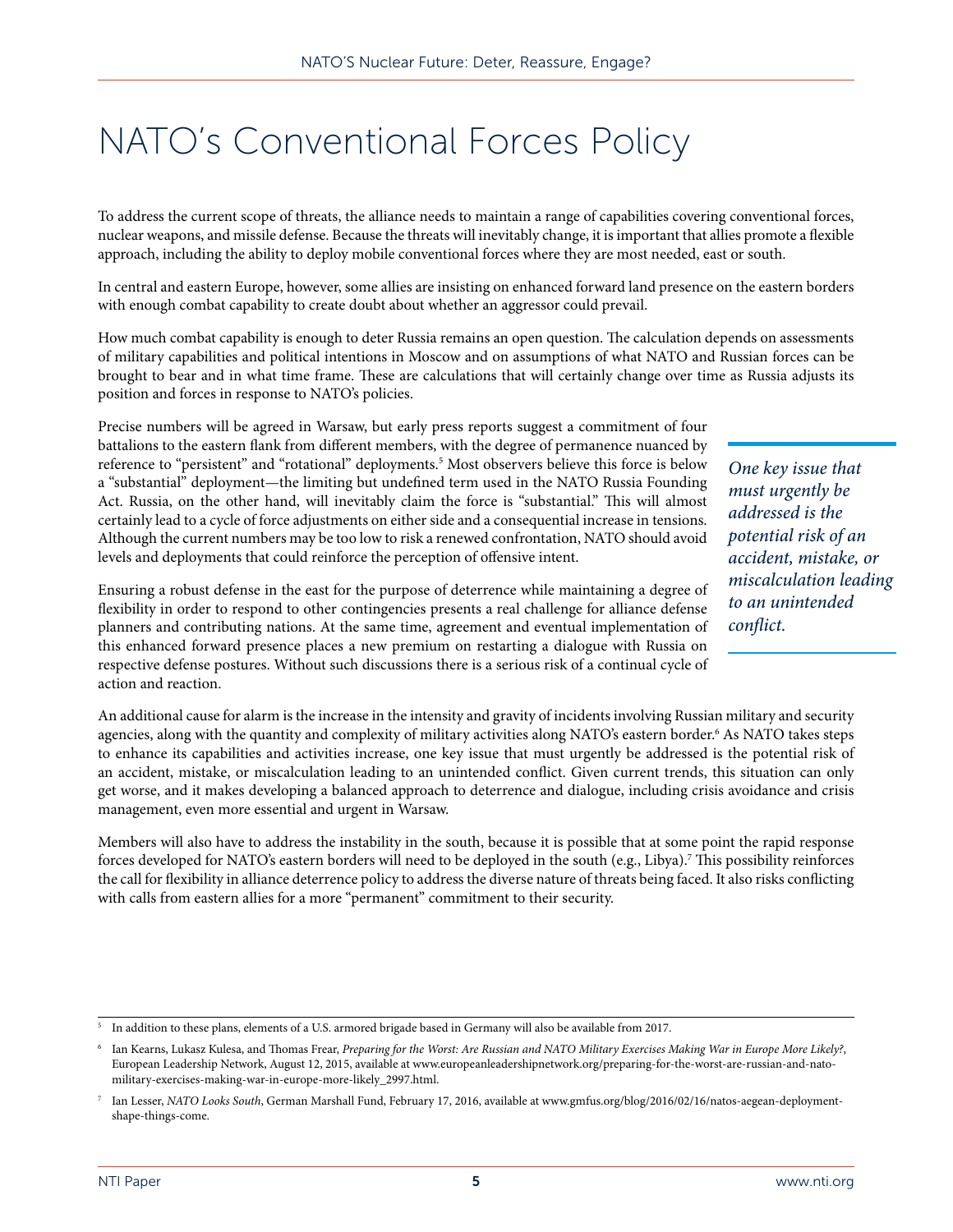## NATO's Nuclear Policy

In Warsaw, members appear unlikely to revise any of the principal elements underlying the role of nuclear weapons in NATO's 2010 Strategic Concept or 2012 Deterrence and Defense Posture Review (DDPR).8 However, some allies may seek an alliance statement that selectively highlights from these documents. For example, some may wish to add back the reference in the 2010 Strategic Concept to "peacetime basing" that was dropped from the 2012 DDPR and avoid any mention of the possibility of further cuts in tactical nuclear weapons as mentioned in both the Strategic Concept and the DDPR. Some allies also may push for a statement that commits to increase the readiness of alliance nuclear forces. Looking ahead, these allies are likely to want to initiate work on changes to the alliance's nuclear posture.

As discussed later, however, it is important that allies avoid steps in Warsaw and beyond that could preclude further consolidation of U.S. nuclear weapons stored in Europe back to the United States as part of future efforts to establish a safer, more credible, and more affordable nuclear posture.

NATO's nuclear policy also should be viewed as part of a larger effort to strengthen alliance deterrence and defense capabilities following Russian actions in Ukraine. During the Cold War, alliance strategy was determined by the relationship between its nuclear and conventional forces; for decades, perceived deficiencies in conventional forces meant greater reliance on the

> nuclear element. Today, Russian officials frequently argue that their nuclear weapons are needed to compensate for deficiencies in their conventional forces and the resulting imbalance in overall force levels.<sup>9</sup> NATO members must remain mindful of this dynamic as they plot their future course.

Extended Deterrence

The core of NATO strategy historically lies in translating the deterrence extended by the United States—including the nuclear guarantee—in a way that responds to the security concerns of all allies. The degree of deterrence and reassurance sought depends on perceptions of the threat that are based on assessments of capability and intent. Today, perceptions within the alliance of the threat posed by Russia differ sharply. Some countries are convinced that Russia is a potential adversary, whereas others still look for some form of partnership with Russia on common threats and interests. Summarizing the difference between the demands of deterrence and reassurance, former U.K. Defense Minister Denis Healey once noted that "it takes only five percent credibility of American retaliation to deter the Russians but ninety-five percent credibility to reassure the Europeans."10 The observation remains valid for some allies, particularly those bordering Russia.

Discussions within the alliance on NATO's nuclear posture should maintain a sense of proportion and perspective, and where appropriate, draw on past experiences. The Cold War was a period in which the mutual fear of nuclear war underpinned relations and drove the need for restraint and engagement—a different context than that which exists today. Nevertheless, the characteristics of nuclear weapons and the consensus-driven nature of alliance politics—although more complex today due to the addition of new members in direct contact with Russia—do not change.

*It is important that allies avoid steps in Warsaw and beyond that could preclude further consolidation* 

*of U.S. nuclear weapons stored in Europe back to the United States.*

<sup>8</sup> For an assessment of the discussion of the role of nuclear weapons in the development of the DDPR, see Simon Lunn, "The Role and Place of Nuclear Weapons—A NATO Perspective" in *Tactical Nuclear Weapons and NATO*, eds. Tom Nichols, Douglas Stuart, and Jeffrey D. McCausland (Carlisle, PA: Strategic Studies Institute, U.S. Army War College, 2012).

This relationship means that improvements to NATO's conventional forces that might reduce reliance on its nuclear forces inevitably risks having the opposite effect on Russian forces. This inconvenient reality emphasizes the need for dialogue on force structures and doctrines.

<sup>10</sup> Denis Healey, *Time of My Life* (London: Michael Joseph, 1989), 243.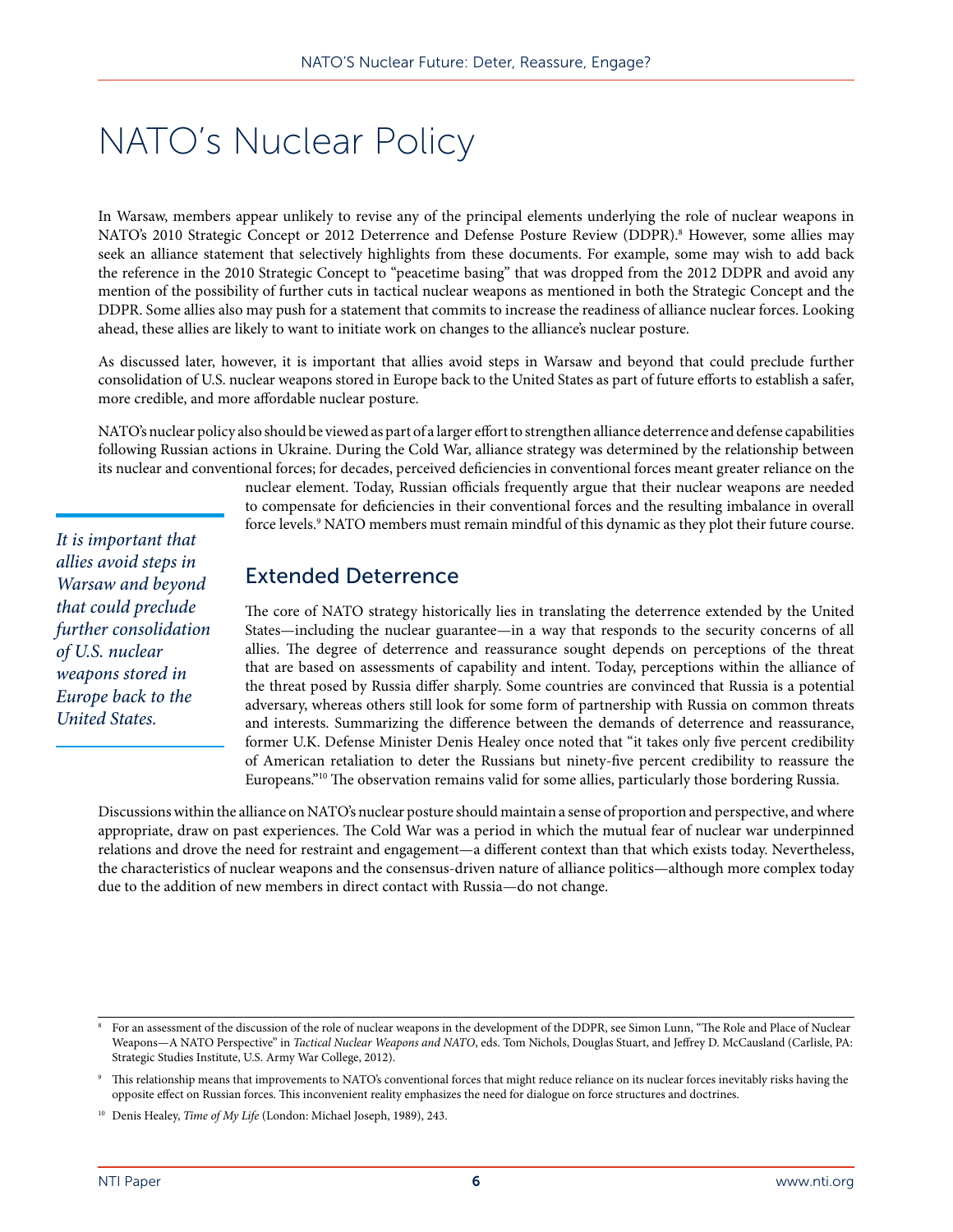The recent attention to nuclear policy and the potential for review and revisions within NATO was triggered by provocative statements from Russian officials on the possible role of nuclear weapons in Russian security policy.11 Some allies interpret these statements, heard in the context of various military exercises and movements, as Russia intimidating NATO members by demonstrating the threat of its nuclear capabilities.<sup>12</sup> This concern is understandable. The existence of nuclear weapons casts an ominous shadow over any European crisis, and loose talk that suggests their usability worries both leaders and publics.

Nevertheless, it is important to remember that statements and military activities have their own logic and rationale, in addition to conveying messages. Russian statements can be seen as intimidating but likely are designed to make clear to NATO members the potential consequences of certain political and military actions they see as a direct threat to Russian security. NATO military activities and statements likewise make clear the deterrent role of its nuclear posture<sup>13</sup>-NATO officials frequently note that NATO's deterrent capabilities are working every day—and presumably send similar messages to Moscow.<sup>14</sup>

It is impossible to know whether and under what circumstances President Vladimir Putin would be willing to use nuclear weapons. There is an underlying assumption by some that Russia has a lower threshold for the use of nuclear weapons than leaders in the West, but it is equally important to remember that the devastating and sobering laws of nuclear physics remain the same for both sides. Using any nuclear weapon is a forbidding and awesome prospect with unknowable but certainly horrific consequences.

*The existence of nuclear weapons casts an ominous shadow over any European crisis, and loose talk that suggests their usability worries both leaders and publics.*

Similar qualifications must be added to discussions of using nuclear weapons for escalation or de-escalation. Both concepts amount to the same thing—the limited use of a nuclear weapon to influence an adversary's actions. Both are typically couched in language aimed at making the use of nuclear weapons credible, and both show an astonishing disregard for the immense and unpredictable consequences of even one nuclear detonation.

Some observers also believe that nuclear weapons are more integrated into Russian military thinking, although this is not a recent development.<sup>15</sup> There has always been a difference between military preparation and the political decision to use nuclear weapons, and it is problematic to compare a collective entity of 28 members to a single state. Clearly it is easier for a single state to make and communicate decisions than it is for a consensus-based organization.

Nevertheless, the concerns expressed by ministers over the credibility of alliance nuclear policy suggest that adjustments will continue to be sought by some members, and talks have been underway in the relevant planning groups. Achieving agreement on any changes to existing policies will require reconciling the diverse approaches of members to the role of nuclear weapons in alliance strategy. For some members, the credibility of NATO deterrence requires a greater emphasis on nuclear weapons and thinking through their use by way of declaratory policy, exercises, and credible capabilities. For these members, the storage of U.S. nuclear warheads in Europe has political and symbolic significance as the visible demonstration of the U.S. commitment.

<sup>11</sup> Robert Burns and Josh Lederman, "U.S. Defense Secretary Says Russia Is Nuclear Sabre-Rattling" Associated Press, May 3, 2016, available at [http://](http://bigstory.ap.org/article/05e706bea1814cbd8d691ffe27da5a76/defense-secy-carter-says-russia-nuclear-saber-rattling) [bigstory.ap.org/article/05e706bea1814cbd8d691ffe27da5a76/defense-secy-carter-says-russia-nuclear-saber-rattling.](http://bigstory.ap.org/article/05e706bea1814cbd8d691ffe27da5a76/defense-secy-carter-says-russia-nuclear-saber-rattling)

<sup>&</sup>lt;sup>12</sup> Jacek Durkalec, Nuclear-Backed "Little Green Men:" Nuclear Messaging in the Ukraine Crisis, (Warsaw: Polish Institute of International Affairs, July 2015), available at www.pism.pl/publications/PISM-reports/Nuclear-Backed-Little-Green-Men-Nuclear-Messaging-in-the-Ukraine-Crisis.

<sup>&</sup>lt;sup>13</sup> For example, NATO frequently deploys dual capable aircraft on various missions, including Baltic Air Policing.

<sup>&</sup>lt;sup>14</sup> Although military activities are frequently used for communicating messages, it is not always clear that everyone is using the same language; the issue of military activities is one that calls urgently for discussions with Russia, as called for by the European Leadership Network.

<sup>15</sup> For discussion of the Russian views on nuclear weapons, see the respective contributions of Jacob W. Kipp and Nicolai Sokov in *Tactical Nuclear Weapons and NATO*, eds. Tom Nichols, Douglas Stuart, and Jeffrey D. McCausland (Carlisle, PA: Strategic Studies Institute, U.S. Army War College, 2012).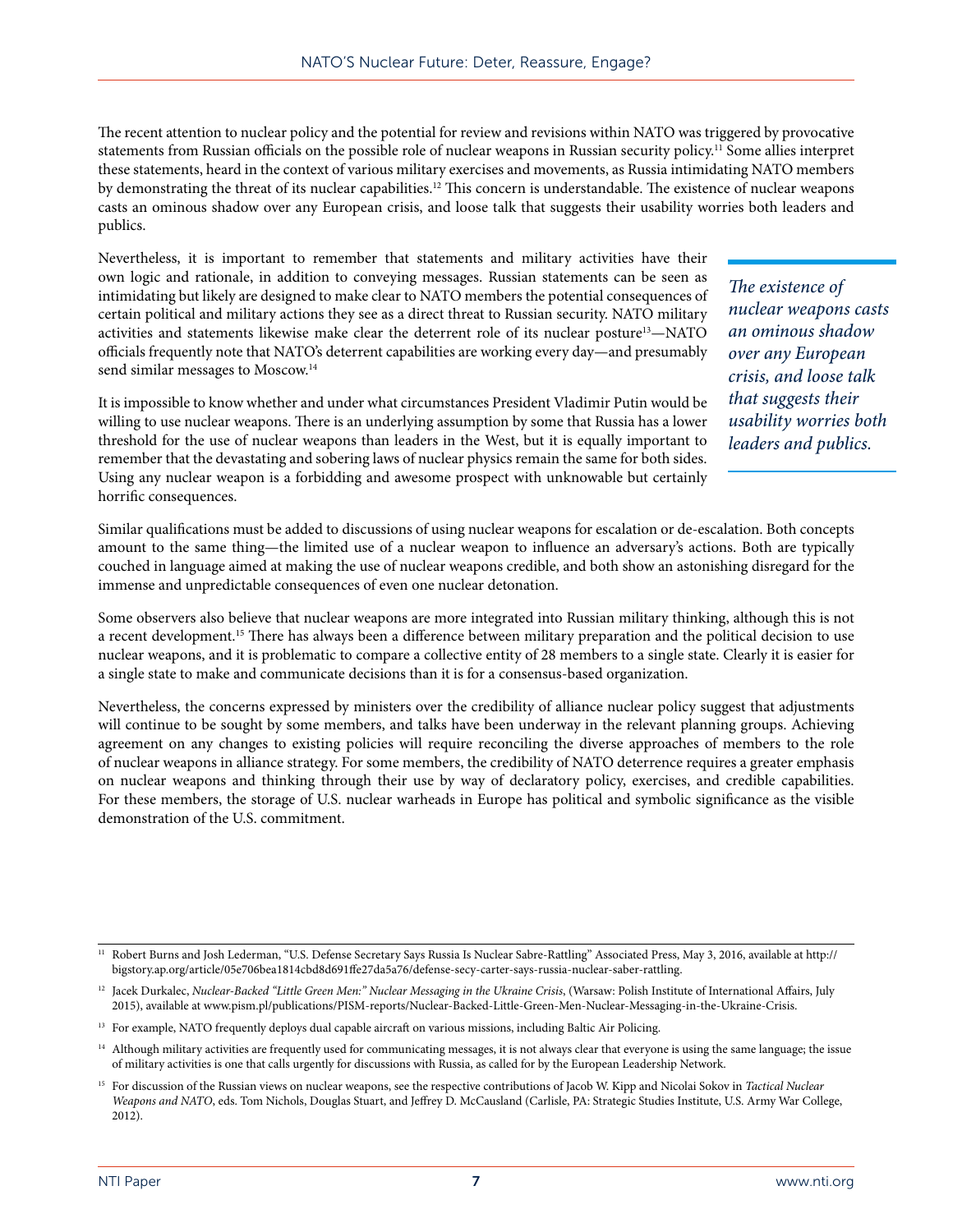Allies must be cautious, however, about taking any steps that could be seen as lowering the nuclear threshold by making the use of nuclear weapons more likely. Because of their characteristics, the short-range nuclear systems based in Europe are in many respects the least "usable" nuclear weapons, as well as vulnerable targets for terrorists.16 As is discussed later, the alliance must now focus on reducing the role of nuclear weapons while maintaining a safer and more credible nuclear posture and enhancing NATO's conventional capabilities.

### The Logic of "Coupling"

The arrangements in place for the United States to provide extended nuclear deterrence in Europe add a further dimension to the debate. The credibility of NATO's nuclear deterrence rests on perceptions of the capability and willingness of the United States to protect its allies. However, different perceptions are held by different audiences, among them the protector, the protected, and the assumed aggressor. For some members, the threat of a response involving the alliance's strategic nuclear forces (held by the United States, Britain, and France) is enough. For other members, credibility requires the location of U.S. warheads in Europe and alliance nuclear sharing arrangements—known as "coupling."<sup>17</sup>

*If NATO, over time, is able to further evolve the system of nuclear sharing, it will have a safer, more secure, and more credible extended nuclear deterrence without the need for U.S. nuclear bombs being stationed in Europe.*

Currently coupling takes the form of U.S. warheads deployed in Europe for use on the dual capable aircraft (DCA) of four allies as the non-U.S. contribution to the NATO nuclear deterrent. The use of alliance DCAs for a nuclear response would follow appropriate alliance consultation. The final decision for the release of these warheads remains with the U.S. president.

It is not, however, the physical stationing of U.S. nuclear weapons in Europe that will determine the future credibility of extended nuclear deterrence and the nuclear cohesion of the alliance. As stated in the 2010 Strategic Concept, "The supreme guarantee of the security of the Allies is provided by the strategic nuclear forces of the alliance, particularly those of the United States." Much more important is credible nuclear sharing—the readiness of the United States to keep the allies informed about nuclear issues and the willingness of the allies to contribute to the common deterrence effort.

NATO in the past had very elaborate sharing agreements focused on four areas: (1) information sharing, (2) nuclear consultations, (3) common nuclear planning, and (4) common execution. These agreements all stemmed from the Cold War and must be adapted for existing and future security challenges. If NATO, over time, is able to further evolve the system of nuclear sharing, it will have a safer, more secure, and more credible extended nuclear deterrence without the need for U.S. nuclear bombs being stationed in Europe.

Of course, any move to consolidate U.S. B61s now stored in Europe back to the United States will be opposed by some NATO members as signaling weakness to Moscow. So for enhanced nuclear sharing to be perceived politically as "adequate," members who have had little or no substantial involvement in NATO's nuclear planning will need to be engaged in evolving the system of nuclear sharing—and reassured that a new posture is safe, secure, and credible.

#### Financial Considerations

Looking to Warsaw and beyond, the alliance should be assessing all capabilities and resources based on existing and emerging threats and still-declining defense budgets in many countries. This must include the financial considerations relating to maintaining the current nuclear arrangement, including the opportunity costs relating to conventional forces.

The current life-extension program for the U.S. B61 tactical nuclear bombs (the type deployed in Europe) would consolidate both the strategic and non-strategic variants of the B61 into one weapon (the B61-12), with the first production unit

<sup>&</sup>lt;sup>16</sup> Karl-Heinz Kamp and Robertus C.N. Remkes, "Options for NATO Nuclear Sharing Arrangements," and Robertus C.N. Remkes, "The Security of NATO Nuclear Weapons: Issues and Implications" in *Reducing Nuclear Risks in Europe*, eds. Steve Andreasen and Isabelle Williams (Washington, DC: Nuclear Threat Initiative, November 2011), available at <www.nti.org/analysis/articles/reducing-nuclear-risks-europe-framework-action-full-report>/.

<sup>17</sup> Despite the obvious point that the physical location or presence of a weapon has little relevance to the certainty of response, some allies continue to adhere to the symbolic value of the presence in Europe of U.S. nuclear warheads, notwithstanding the security risks and costs identified in this paper.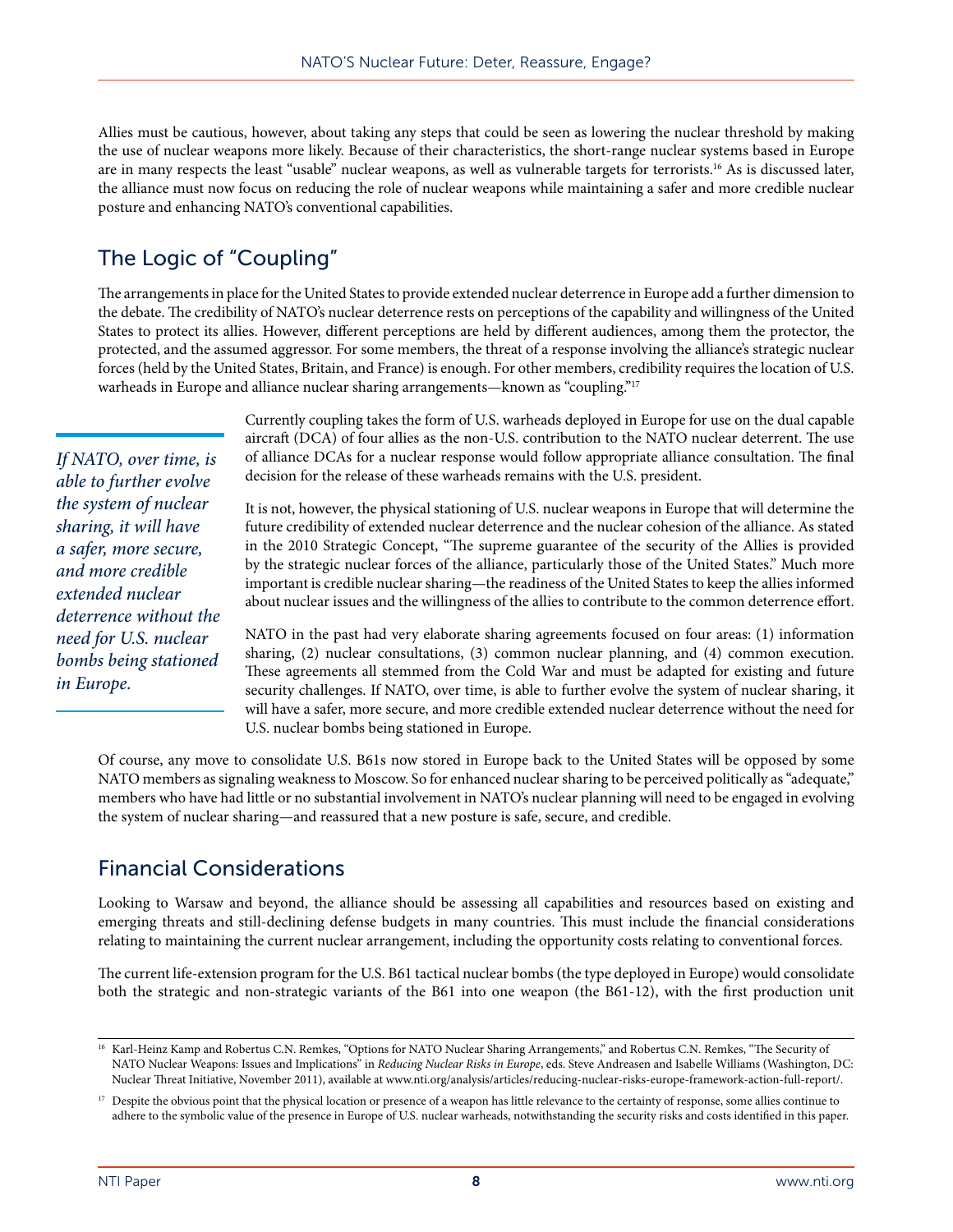available in 2019. Approximately 400 B61-12s are to be produced by the end of 2023; roughly half of those weapons would be deployed in Europe. A January 2014 report estimated that the B61-12 is projected to cost \$13 billion through 2038.<sup>18</sup>

NATO DCA are also reaching the end of their original service lives. Estimates regarding the financial costs of either extending the life of existing aircraft or providing funds for nuclear-capable replacement aircraft, particularly the F-35, are not as precise as those for the B61 life extension program. That said, giving the F-35 the capability to deliver the B61 will add hundreds of millions of dollars (or euros) to the price of the aircraft (\$350 million in the United States alone)—with hundreds of millions of dollars or euros more to upgrade and maintain nuclear storage facilities in Europe.<sup>19</sup>

In view of current trends and the emphasis on strengthening conventional capabilities, there is a strong case to be made for continuing conventional reassurance requirements beyond what is now budgeted by the United States. New resources from Washington and Europe will be needed to pay for increasing and then sustaining the American military presence in Europe, providing more exercises and training, and building partner capacity. Washington and NATO allies should consider redirecting the large amounts associated with modernizing the B61 to decisively alter the nuclear component of NATO's defense posture and use these savings to capitalize various conventional reassurance initiatives over at least the next five years.

Under this scenario, NATO would commit to restructuring NATO's nuclear deterrent so that it is safer, more credible, and more affordable. This will include maintaining the supreme guarantee provided by the strategic nuclear forces of the alliance, particularly those of the United States, and providing a more visible demonstration of this guarantee to European allies (e.g., visits of U.S. strategic bombers to European bases), modifying NATO nuclear sharing arrangements to enhance information sharing, consultations, common planning, common execution, and phasing in a consolidation of U.S. tactical nuclear weapons to the United States.

*A substantial portion of the savings from restructuring NATO's nuclear deterrent could be applied to sustaining and expanding conventional reassurance over the next five years.*

The U.S. B61 modernization program and associated DCA modernization would then be scaled back, and a substantial portion of the savings from restructuring NATO's nuclear deterrent could be applied to sustaining and expanding conventional reassurance over the next five years.

#### Security Considerations

Another key factor in the current debate that must be addressed is the risk of a terrorist attack against a European NATO base. In March, the Pentagon reportedly ordered military families out of southern Turkey, primarily from Incirlik Air Base, due to ISIS-related security concerns.<sup>20</sup> This report came shortly after the Brussels terrorist attacks and what appears to have been a credible threat to Belgian nuclear power plants.21 It is fair to hypothesize from these two recent developments that terrorists are aware of and targeting NATO bases and nuclear-related sites—perhaps in countries (still not identified by NATO) that host nuclear weapons storage facilities.

<sup>18</sup> Jon B. Wolfsthal, Jeffrey Lewis, and Marc Quint, *Trillion Dollar Nuclear Triad: US Strategic Modernization over the Next Thirty Years* (Monterey, CA: James Martin Center for Nonproliferation Studies, January 2014), available at [http://cns.miis.edu/opapers/pdfs/140107\\_trillion\\_dollar\\_nuclear\\_triad.](http://cns.miis.edu/opapers/pdfs/140107_trillion_dollar_nuclear_triad.pdf) [pdf.](http://cns.miis.edu/opapers/pdfs/140107_trillion_dollar_nuclear_triad.pdf)

<sup>19</sup> Barry Blechman and Russell Rumbaugh, "Bombs Away: The Case for Phasing Out U.S. Tactical Nukes in Europe," *Foreign Affairs*, July/August 2014, available at [https://www.foreignaffairs.com/articles/europe/2014-05-29/bombs-away.](https://www.foreignaffairs.com/articles/europe/2014-05-29/bombs-away)

<sup>20</sup> Barbara Starr, Ryan Browne and Elise Labott, "Pentagon Orders Military Families Out of Turkey Due to ISIS Threat," CNN.com, available at [www.](http://www.cnn.com/2016/03/29/politics/pentagon-orders-military-families-to-leave-southern-turkey/index.html) [cnn.com/2016/03/29/politics/pentagon-orders-military-families-to-leave-southern-turkey/index.html.](http://www.cnn.com/2016/03/29/politics/pentagon-orders-military-families-to-leave-southern-turkey/index.html)

A U.S. defense official told CNN that the base had been placed under Force Protection Condition Delta for weeks, the highest level of force protection for U.S. military bases. Delta level means that either a terrorist attack has just taken place in the immediate vicinity or "intelligence has been received that terrorist action against a specific location or person is imminent," according to military guidelines.

<sup>21</sup> Alissa J. Rubin and Milan Schreuer, "Belgium Fears Nuclear Plants Are Vulnerable," *New York Times*, March 25, 2016, available at [www.nytimes.](http://www.nytimes.com/2016/03/26/world/europe/belgium-fears-nuclear-plants-are-vulnerable.html) [com/2016/03/26/world/europe/belgium-fears-nuclear-plants-are-vulnerable.html.](http://www.nytimes.com/2016/03/26/world/europe/belgium-fears-nuclear-plants-are-vulnerable.html)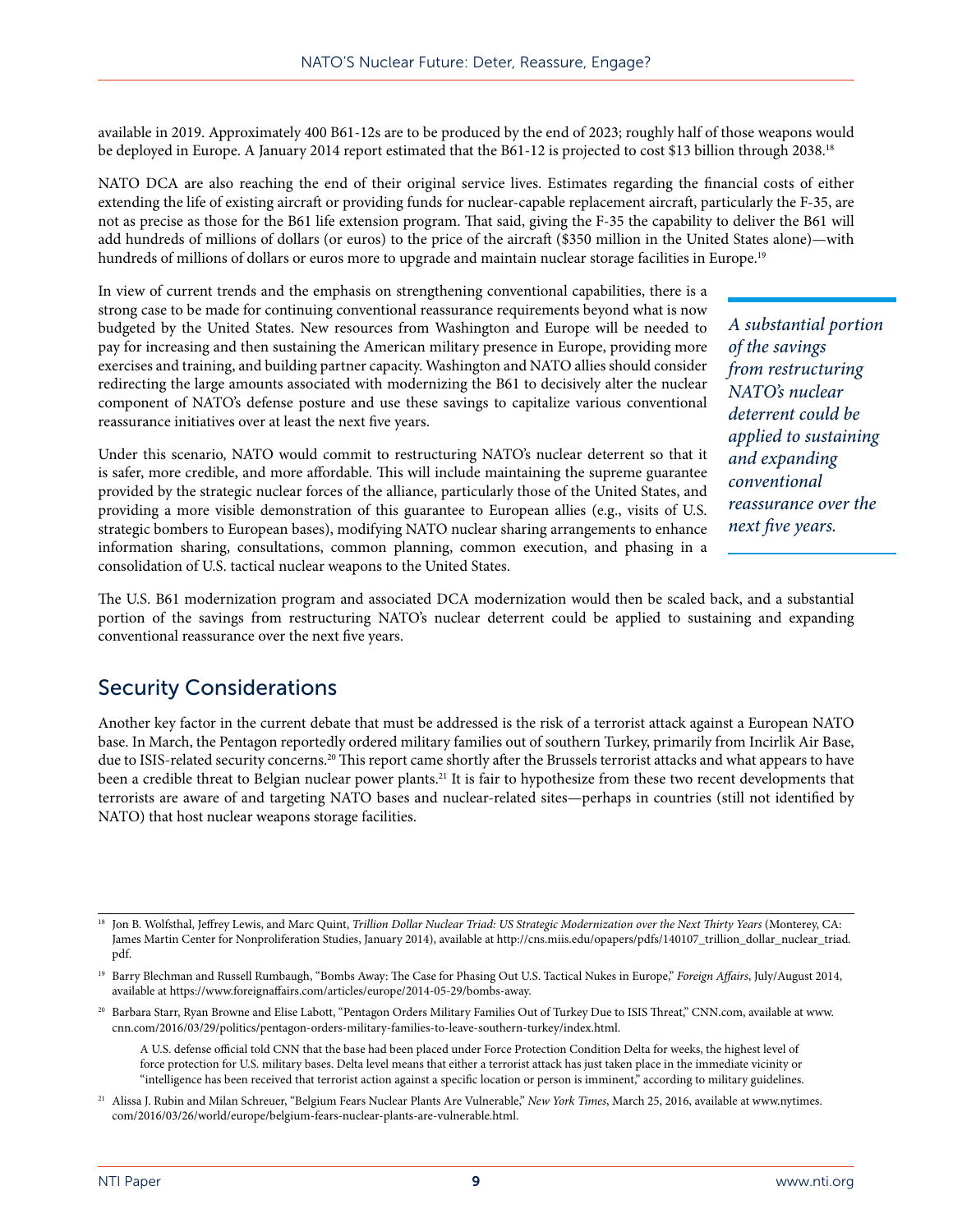The issue of the security of U.S. nuclear weapons stored in Europe is not new; indeed, deficiencies were cited a few years ago in a study by the U.S. Air Force.<sup>22</sup> Moreover, former senior NATO officials, including a former U.S. Air Force General who

assurance of extended deterrence through less visible, less dangerous, and less costly means.

*It should be even clearer now that tactical nuclear weapons stored in Europe are potential targets for terrorist attacks.*

commanded the 39th wing at Incirlik Air Base and later J5 EUCOM, wrote in 2011 of the ongoing security risks associated with storing tactical nuclear weapons in Europe and the severity of the political and security consequences of any infiltration of a site for the alliance, whether or not the attackers gained access to the weapons themselves.23

The terrorist threat to Europe is evolving. It should be even clearer now that tactical nuclear weapons stored in Europe are potential targets for terrorist attacks. The question is whether NATO can take the steps to reduce this threat by removing tactical nuclear weapons from Europe before an incident occurs and NATO is asked why it did not do more sooner. Given their far larger stockpile of tactical nuclear weapons, Russia too should reexamine the current practice of storing tactical nuclear weapons in Europe.

In the wake of a successful terrorist attack against a NATO nuclear storage site, it will be difficult to explain that vulnerable and potentially lethal targets were left in place due to a need for visible reassurance. As described, there are ways to reduce risk by removing the obvious targets but providing the required

<sup>22</sup> Hans M. Kristensen, "USAF Report: 'Most' Nuclear Weapon Sites in Europe Do Not Meet U.S. Security Requirements," FAS Strategic Security Blog, June 19, 2008, available at [https://fas.org/blogs/security/2008/06/usaf-report-most-nuclear-weapon-sites-in-europe-do-not-meet-us-security](https://fas.org/blogs/security/2008/06/usaf-report-most-nuclear-weapon-sites-in-europe-do-not-meet-us-security-requirements/#)[requirements/#.](https://fas.org/blogs/security/2008/06/usaf-report-most-nuclear-weapon-sites-in-europe-do-not-meet-us-security-requirements/#)

<sup>&</sup>lt;sup>23</sup> Robertus C.N. Remkes, "The Security of NATO Nuclear Weapons: Issues and Implications" in *Reducing Nuclear Risks in Europe*, eds. Steve Andreasen and Isabelle Williams (Washington, DC: Nuclear Threat Initiative, November 2011), available at [www.nti.org/analysis/articles/reducing-nuclear-risks](www.nti.org/analysis/articles/reducing-nuclear-risks-europe-framework-action-full-report/)[europe-framework-action-full-report/](www.nti.org/analysis/articles/reducing-nuclear-risks-europe-framework-action-full-report/).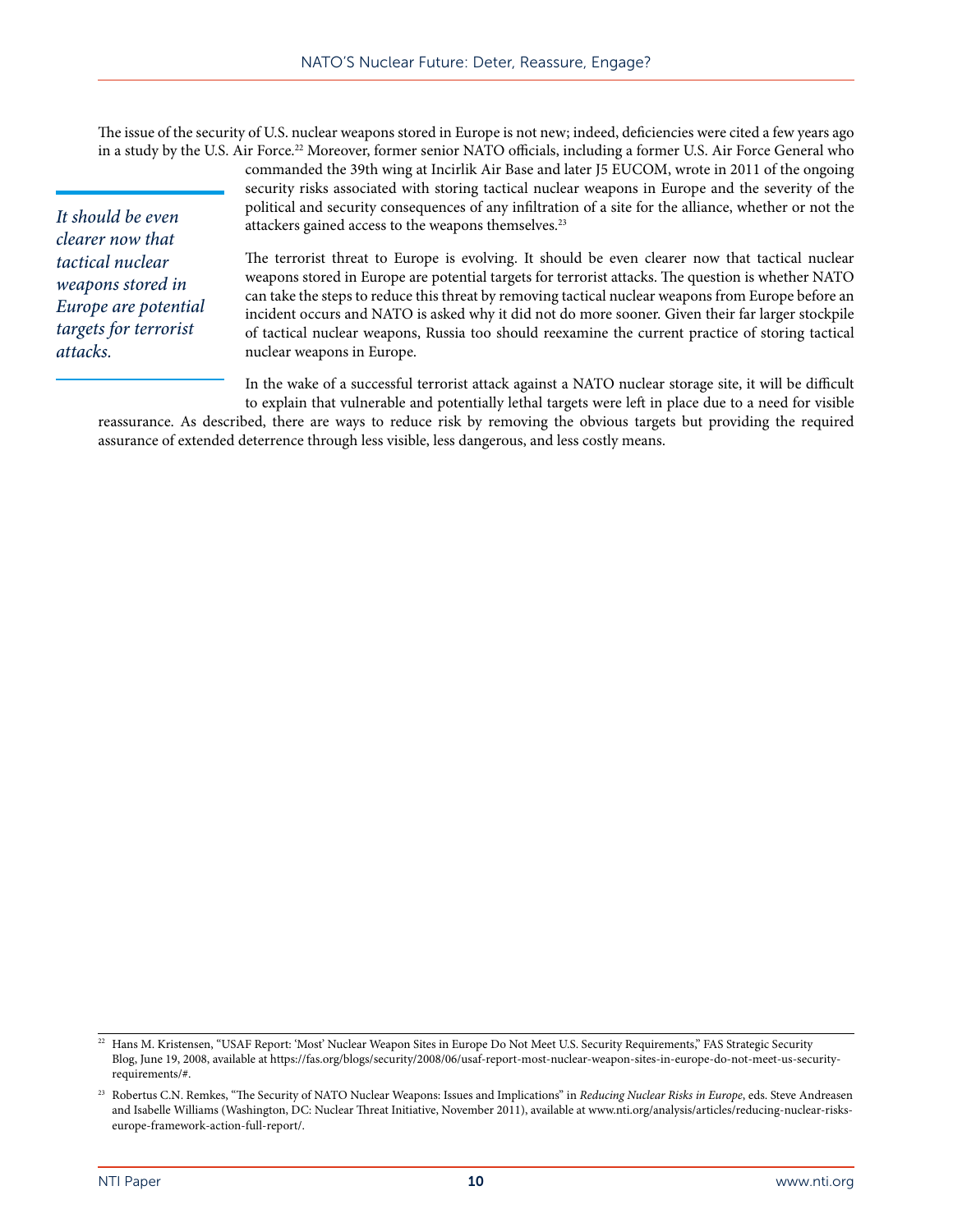### Conclusion

Looking to Warsaw, alliance policy makers must agree and articulate a comprehensive strategy that addresses the wide range of threats facing the region. NATO defense policies and programs should not simply mirror those of Russia; rather, they must be derived from a balanced threat and capabilities assessment that reflects the interests of all allies.

Maintaining the credibility of deterrence will involve measures to reassure allies who feel most vulnerable. Wherever possible, these measures should be designed and implemented to avoid exacerbating tensions and demonstrate a willingness to engage Russia on both our differences and areas of potential cooperation, such as reducing risks of accidental conflict. It is now even more urgent that NATO's nuclear policies and posture—including the future of U.S. tactical nuclear weapons stored in Europe—be cast in a larger security framework that focuses on how NATO's nuclear posture can be made safer, more credible, and more secure. Such a framework should be built on an updated set of understandings and arrangements within NATO, agreed on by member states, and designed to strengthen the trans-Atlantic security guarantee.

An essential element of a new nuclear policy will be a concomitant willingness to strengthen conventional capabilities. Arriving at a conventional posture that is sufficient for deterrence but does not provoke will not be easy but can best be done through engagement with Russia.

There are important incentives for NATO to contribute to the definition of the contours of a new security strategy for the Euro-Atlantic region, one that includes reassurance and deterrence—but also engagement and dialogue. Indeed, that dual approach must be the basis for the way ahead. Leaders from the West should continue to offer to discuss with Russia pathways out of the current crisis in Ukraine. Without new diplomacy during this difficult period, NATO's efforts to provide reassurance risk contributing to another generation of East-West tension, confrontation, and consequently a higher risk of conflict.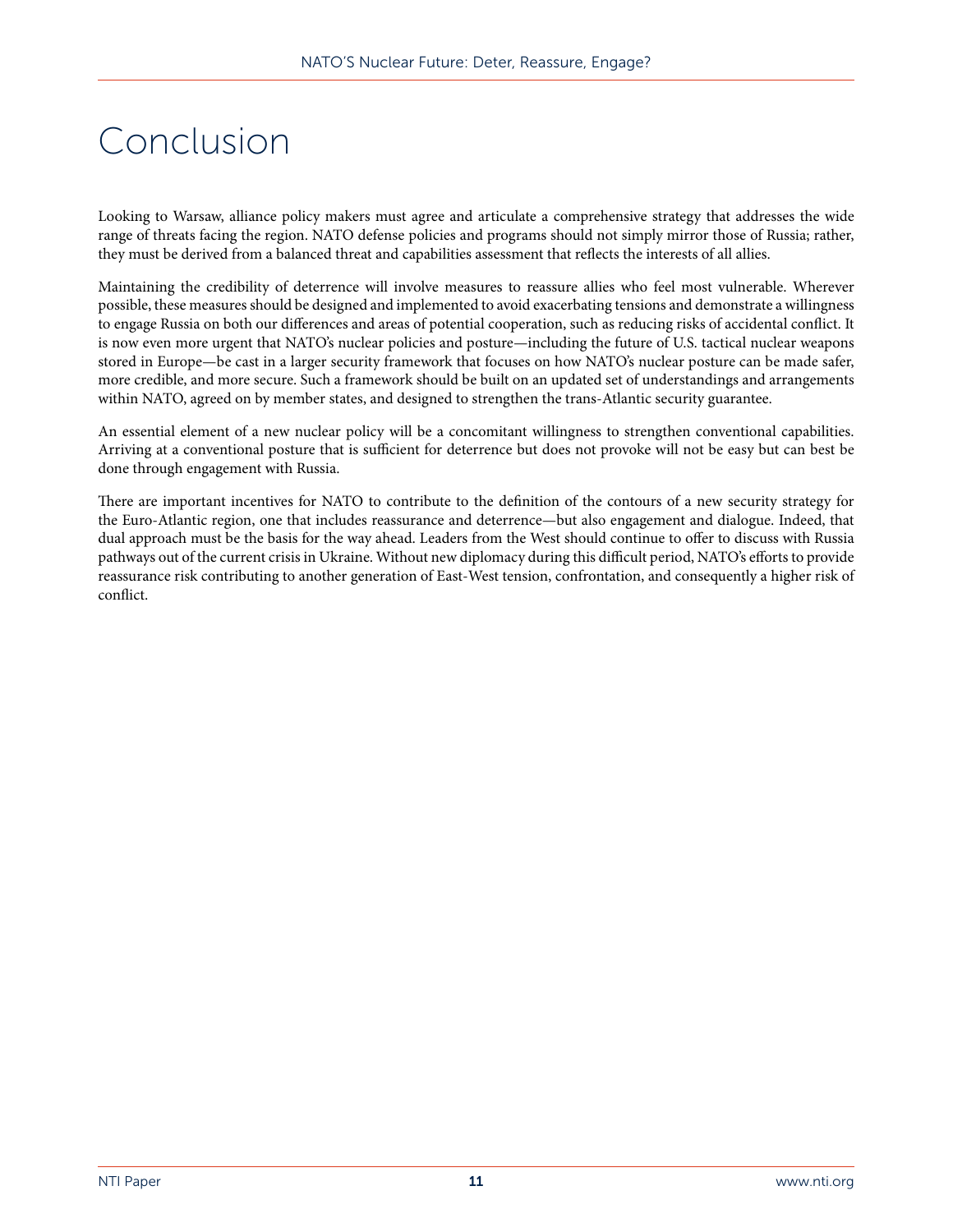### Authors

**Simon Lunn** is a Senior Associate Fellow for the European Leadership Network, Senior Fellow at Geneva Centre for the Democratic Control of Armed Force, and consultant to NTI. He served as Secretary General to the NATO Parliamentary Assembly 1997–2007 following eight years as the Deputy Secretary General. He previously served as Head of Plans and Policy on NATO's International Staff, was a member of the High Level Task Force on preparations for the Conventional Forces in Europe (CFE) negotiations, worked at the U.S. Congressional Research Service writing reports for Congress on NATO strategy on the 1979 INF decision, and was Director of the North Atlantic Assembly's Defence Committee. He has a BA (Honors) in History from the University of Wales and an MA in War Studies from Kings College, London University. He attended the Royal Military Academy Sandhurst 1960–1962 and subsequently served as an officer in the British army.

**Isabelle Williams** joined NTI in 2007 and serves as Senior Advisor to the Global Nuclear Policy Program. As part of this work, she helps coordinate the international strategy of the program. She previously managed the next generation nonproliferation program for the Partnership for Global Security, was a research associate at the Chemical and Biological Arms Control Institute, and held successive positions at the International Institute for Strategic Studies in London. She has a BA (Honors) and MA (Honors) in International Studies from the University of Leeds, UK.

**Steve Andreasen** is a national security consultant to NTI and teaches courses on National Security Policy and Crisis Management in Foreign Affairs at the Hubert H. Humphrey School of Public Affairs, University of Minnesota. Previously, he served as Director for Defense Policy and Arms Control on the U.S. National Security Council at the White House. He was the principal advisor on strategic policy, nuclear arms control, and missile defense to the National Security Advisor and the President. His articles and opinion pieces have been published in *Foreign Affairs, The Washington Post, Los Angeles Times, Politico, Arms Control Today, The Guardian* and many other international publications.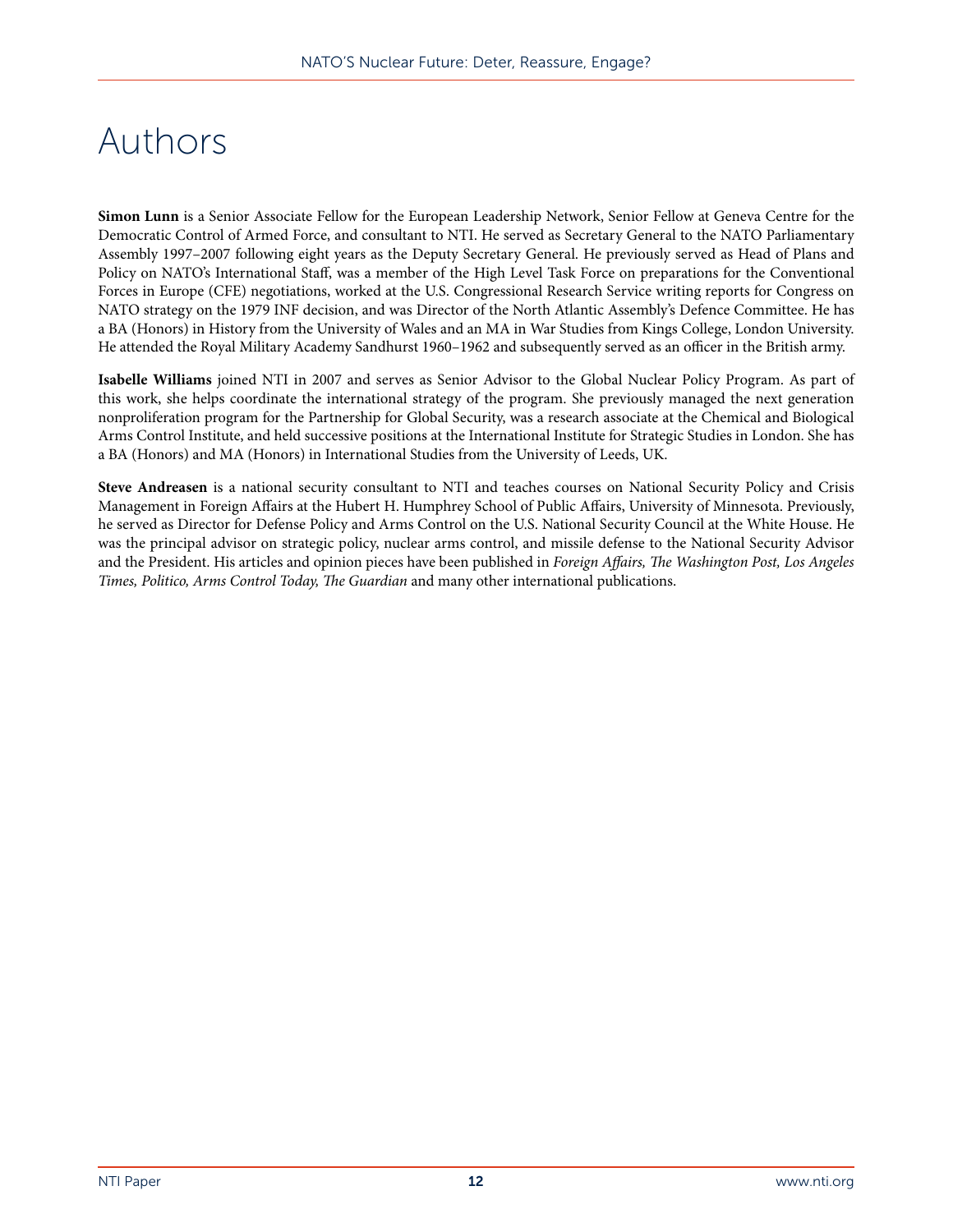### NTI Resources

Resources from NTI related to discussions leading up to the 2016 NATO Summit in Warsaw:

- Steve Andreasen and Isabelle Williams, "How to Shore Up NATO for the Long Haul," *Politico*, February 26, 2016.
- Des Browne, Wolfgang Ischinger, Igor Ivanov, and Sam Nunn. *Building Mutual Security in the Euro-Atlantic Region: Report Prepared for Presidents, Prime Ministers, Parliamentarians, and Publics*. Washington, DC: Nuclear Threat Initiative, 2013.
- Steve Andreasen and Isabelle Williams, eds. *Reducing Nuclear Risks in Europe: A Framework for Action.*  Washington, DC: Nuclear Threat Initiative, 2011.

These resources can all be found at<www.nti.org/Warsaw>.